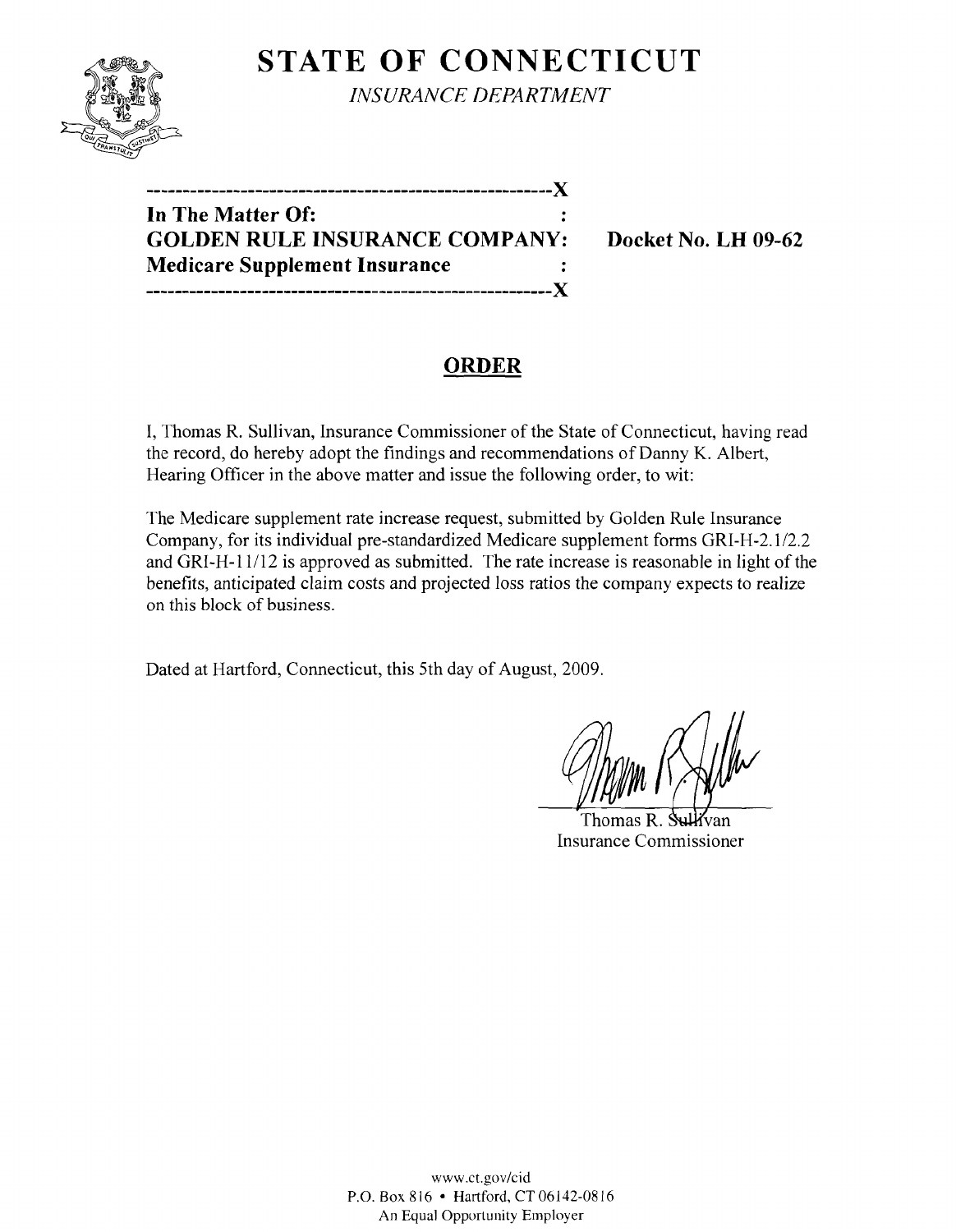

**STATE OF CONNECTICUT** *INSURANCE DEPARTMENT* 

| In The Matter Of:                     |  |
|---------------------------------------|--|
| <b>GOLDEN RULE INSURANCE COMPANY:</b> |  |
| <b>Medicare Supplement Insurance</b>  |  |
|                                       |  |

**Docket No. LH 09-62** 

## **PROPOSED FINAL DECISION**

### I. **INTRODUCTION**

The Insurance Commissioner of the State of Connecticut is empowered to review rates charged for individual and group Medicare supplement policies sold to any resident of this State who is eligible for Medicare. The source for this regulatory authority is contained in Chapter 700c and Section 38a-495a of the Connecticut General Statutes.

After due notice a hearing was held at the Insurance Department in Hartford on July 30, 2009 to consider whether or not the rate increase requested by Golden Rulc Insurance Company on its individual pre-standardized supplement business should be approved.

No one from the general public attended the hearing.

One representative from Golden Rule participated in the hearing via speaker phone.

The hearing was conducted in accordance with the requirements of Section 38a-474, Connecticut General Statutes, the Uniform Administrative Procedures Act, Chapter 54 of the Connecticut General Statutes, and the Insurance Department Rules of Practice, Section 38a-8-1 et seq. of the Regulations of Connecticut State Agencies.

A Medicare supplement (or Medigap) policy is a private health insurance policy sold on an individual or group basis which provides benefits that are additional to the benefits provided by Medicare. For many years Medicare supplement policies have been highly regulated under both state and federal law to protect the interests of persons eligible for Medicare who depend on these policies to provide additional coverage for the costs of health care.

Effective December I, 2005, Connecticut amended its program of standardized Medicare supplement policies in accordance with Section 38a-495a of the Connecticut General Statutes, and Sections 38a-495a-1 through 38a-495a-21 of the Regulations of Connecticut Agencies. This program, which conforms to federal requirements, provides that all insurers offering Medicare supplement policies for sale in the state must offer the basic "core" package of benefits known as Plan A. Insurers may also offer anyone or more of eleven other plans (Plans B through L).

> www.CLgov/cid P.O. Box 816 • Hartford, CT 06142-0816 An Equal Opportunity Employer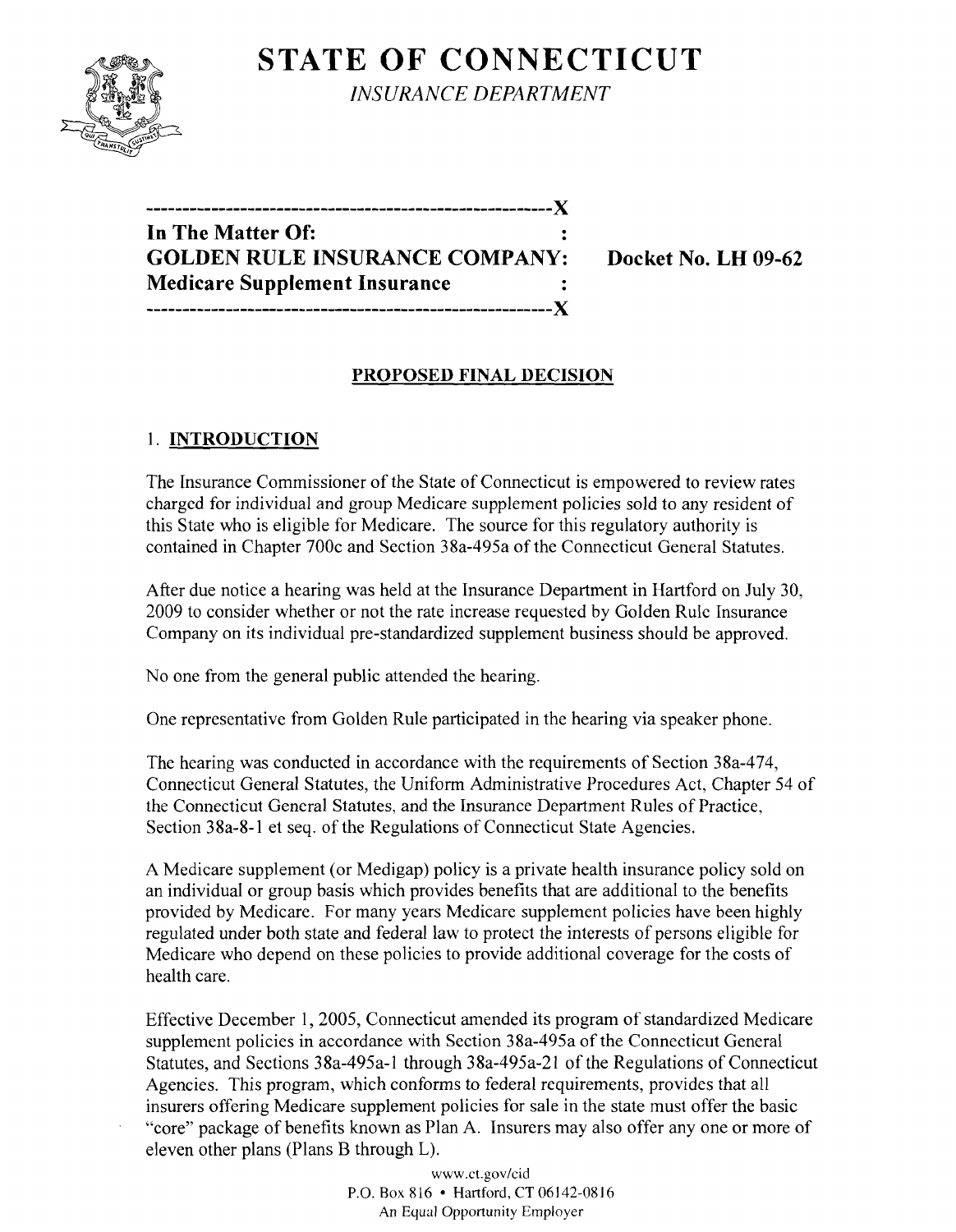Effective January 1,2006, in accordance with Section 38a-495c of the Connecticut General Statutes (as amended by Public Act 05-20) premiums for all Medicare supplement policies in the state must use community rating. Rates for Plans A through L must be computed without regard to age, gender, previous claims history or the medical condition of any person covered by a Medicare supplement policy or certificate.

The statute provides that coverage under Plan A through L may not be denied on the basis of age, gender, previous claims history or the medical condition of any covered person. Insurers may exclude benefits for losses incurred within six months from the effective date of coverage based on a pre-existing condition.

Effective October 1, 1998, carriers that offer Plan B or Plan C must make these plans as well as Plan A, available to all persons eligible for Medicare by reason of disability.

Insurers must also make the necessary arrangements to receive notice of all claims paid by Medicare for their insureds so that supplemental benefits can be computed and paid without requiring insureds to file claim forms for such benefits. This process of direct notice and automatic claims payment is commonly referred to as "piggybacking" or "crossover".

Sections 38a-495 and 38a-522 of the Connecticut General Statutes, and Section 38a-495a-l0 of the Regulations of Connecticut Agencies, state that individual and group Medicare supplement policies must have anticipated loss ratios of 65% and 75%, respectively. Under Sections 38a-495-7 and 38a-495a-10 of the Regulations of Connecticut Agencies, filings for rate increases must demonstrate that actual and expected losses in relation to premiums meet these standards, and anticipated loss ratios for the entire future period for which the requested premiums are calculated to provide coverage must be expected to equal or exceed the appropriate loss ratio standard.

Section 38a-473 of the Connecticut General Statutes provides that no insurer may incorporate in its rates for Medicare supplement policies factors for expenses that exceed 150% of the average expense ratio for that insurer's entire written premium for all lines of health insurance for the previous calendar year.

#### II. **FINDINGS OF FACT**

After reviewing the exhibits entered into the record of this proceeding, and utilizing the experience, technical competence and specialized knowledge of the Insurance Department, the undersigned makes the following findings of fact:

- 1. Golden Rule Insurance Company has requested a 3.5% rate increase on its individual pre-standardized policy forms GRI-H-2.1/2.2 and GRI-H-ll/12 (Basic Plans).
- 2. As of 3/31/09 there are 71 policies in-force in Connecticut and 890 nationwide for the Basic and Plus plan.
- 3. The last rate increase approved for these policies was effective October 1, 2008 and resulted in a 9.0% increase.
- 4. Golden Rule has certified that their expense factors are in compliance with section 38a-473, C.G.S.